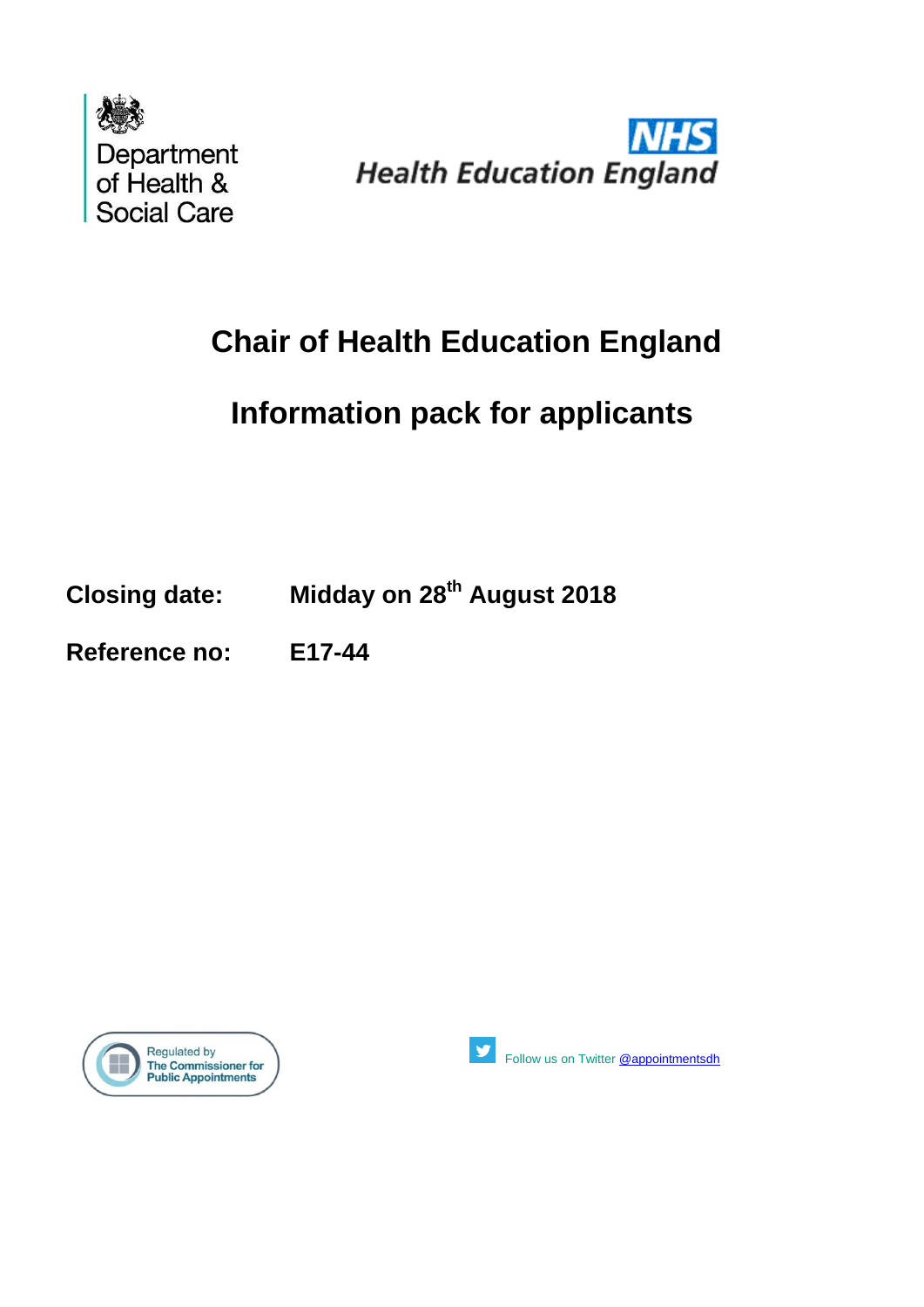# **Contents**

# **Page**

# **Section 1: The Role**

| 1.1 The role of the Chair                                     |  |
|---------------------------------------------------------------|--|
| 1.2 The role and responsibilities of Health Education England |  |

# **Section 2: How to Apply**

| 2.1 Making an application                        | 8  |
|--------------------------------------------------|----|
| 2.2 The selection process                        | 11 |
| 2.3 Eligibility criteria                         | 14 |
| 2.4 How we will manage your personal information | 15 |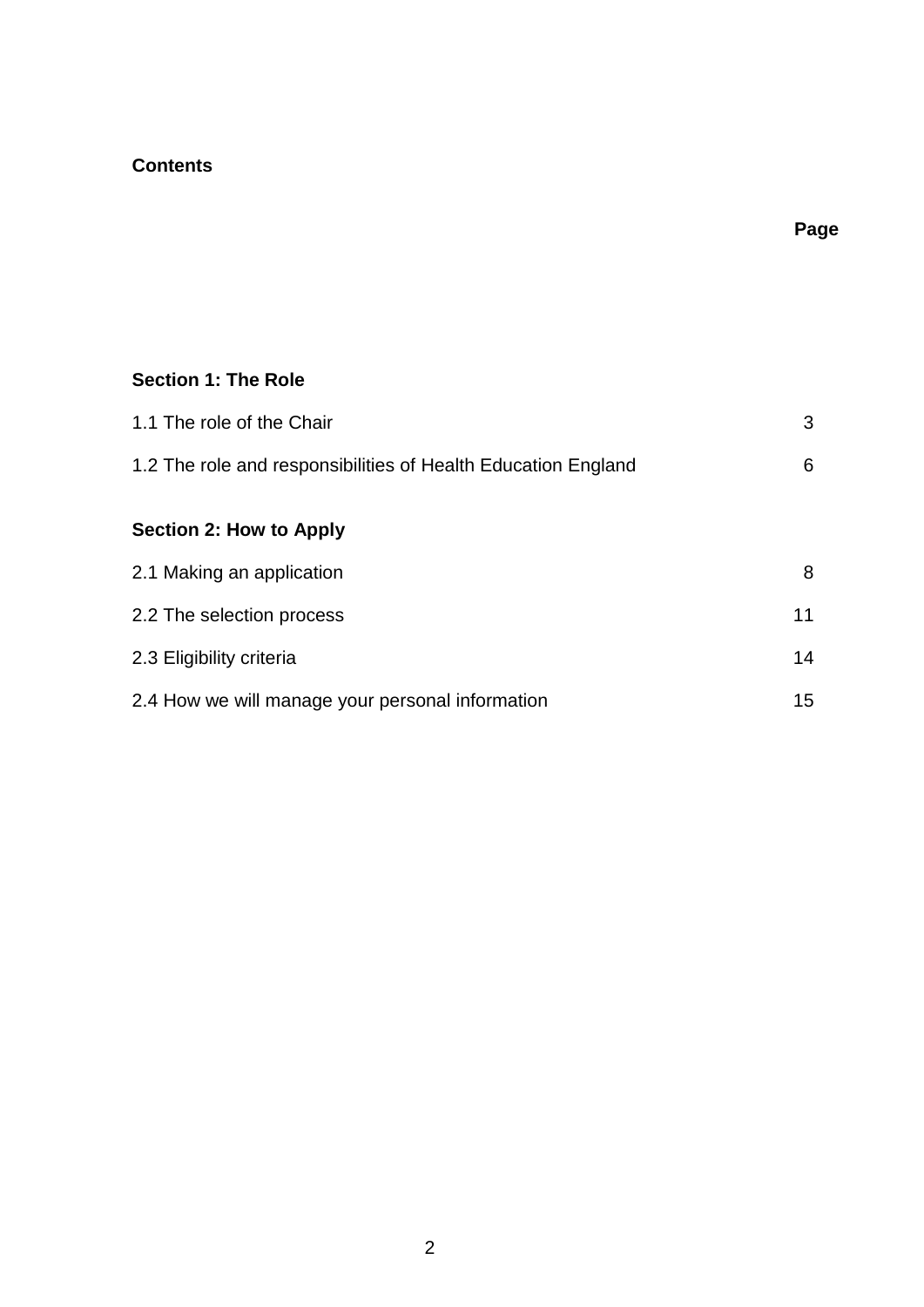# **SECTION 1 – The Role**

# **1.1 Role and Responsibilities of the Chair of Health Education England**

# **Introduction**

Ministers are seeking to appoint a new Chair of Health Education England (HEE). The Chair will lead the HEE Board and play a major role in setting the direction of the organisation.

# **Role and Responsibilities of the the chair**

- Chair a major arms-length body with responsibility for supporting the delivery of excellent healthcare and health improvement to the patients and public of England by ensuring that the workforce of today and tomorrow has the right numbers, skills, values and behaviours, at the right time and in the right place
- Lead and shape a board that effectively balances executive and nonexecutive responsibilities, and which ensures strong accountability to the Department. HEE will have a vital role to play, working in close partnership with NHS England and NHS Improvement, in ensuring that the new long term plan for the NHS and the five year financial settlement for the NHS is underpinned by robust and deliverable workforce planning
- The role will include a particular focus on:
	- o Overseeing strategic direction setting, including working collaboratively across a national system of several arms-length bodies as well as with key organisations across the social care system
	- o Supporting and challenging the executive team
	- o Performance monitoring and evaluating HEE functions
	- o Ensuring effective induction of Non-Executives and the development of the Board as a whole
	- o Ensuring propriety, probity and value for money
	- o Working with the Chief Executive in accountability meetings with Ministers and officials

# **Qualities required for the role of the Health Education England Chair**

To be considered, you must be able to demonstrate that you have the qualities, skills and experience to meet all the essential criteria for appointment.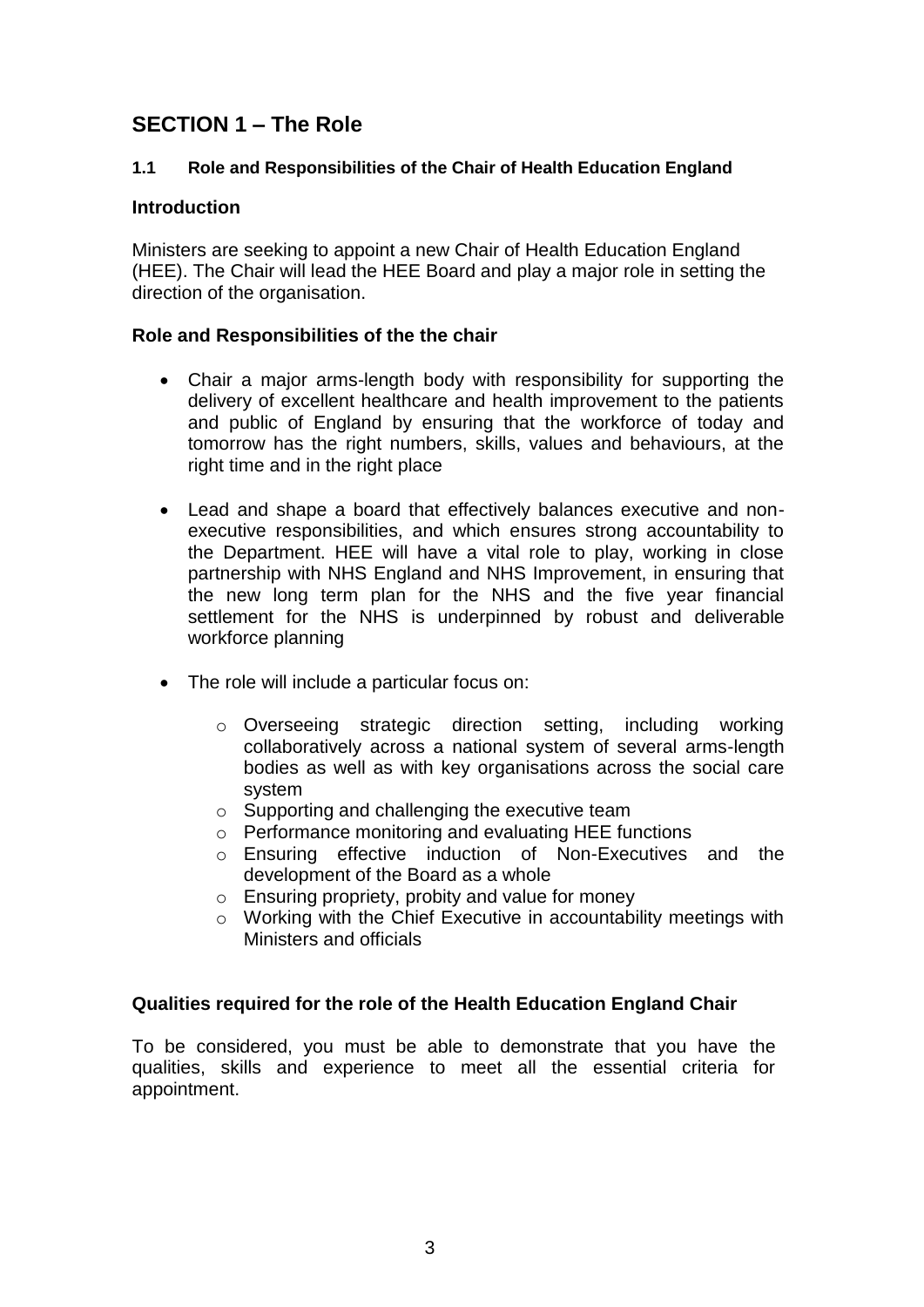# **Essential Criteria**

- Able to lead a high-performing, large organisation, including through periods of change
- Strong communicator, able to collaborate effectively across organisational boundaries to lead wider change in a large, complex system. They will be adept at building productive and constructive relationships with multiple stakeholders
- Able to drive forward the highest standards of Board level and public sector accountability, including strong financial governance, accountability, probity and propriety, and developing executive and board performance
- Experience of workforce development and training for a large, multiprofessional workforce. An ability to demonstrate openness to new ways of working and to innovation is also valued

# **Remuneration**

- £63,000 per annum
- Remuneration is taxable, and subject to National Insurance contributions, both of which will be deducted at source under PAYE before you are paid. Remuneration is not pensionable
- You may claim travel and subsistence expenses, which are properly and necessarily incurred in carrying out your role and responsibilities as the Chair of Health Education England, in line with travel and subsistence policy and rates for Health Education England. A copy of the policy and rates can be obtained from Health Education England

### **Time commitment**

2 to 3 days per week

### **Location**

London

### **Tenure of office**

Ministers determine the length of the appointment, which can be for up to 3 years.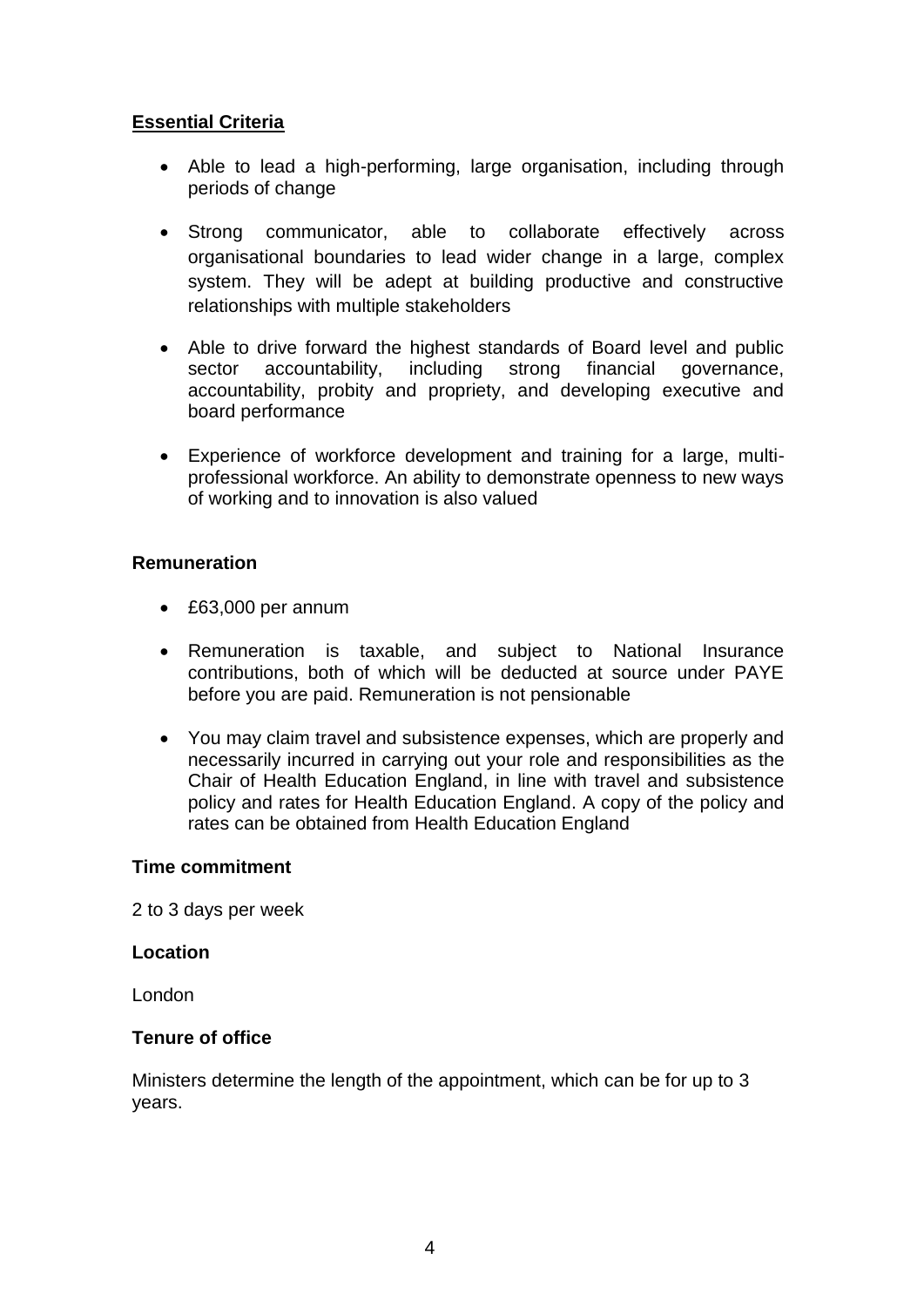# **Accountability**

This Chair is appointed by the Secretary of State and is accountable to the Secretary of State via a senior Departmental official for carrying out their duties and for their performance.

For further information regarding the role of Health Education England and the role of the chair please contact:

Alan Robson Tel: 0113 254 6891 Email: [Alan.Robson@dh.gsi.gov.uk](mailto:Alan.Robson@dh.gsi.gov.uk)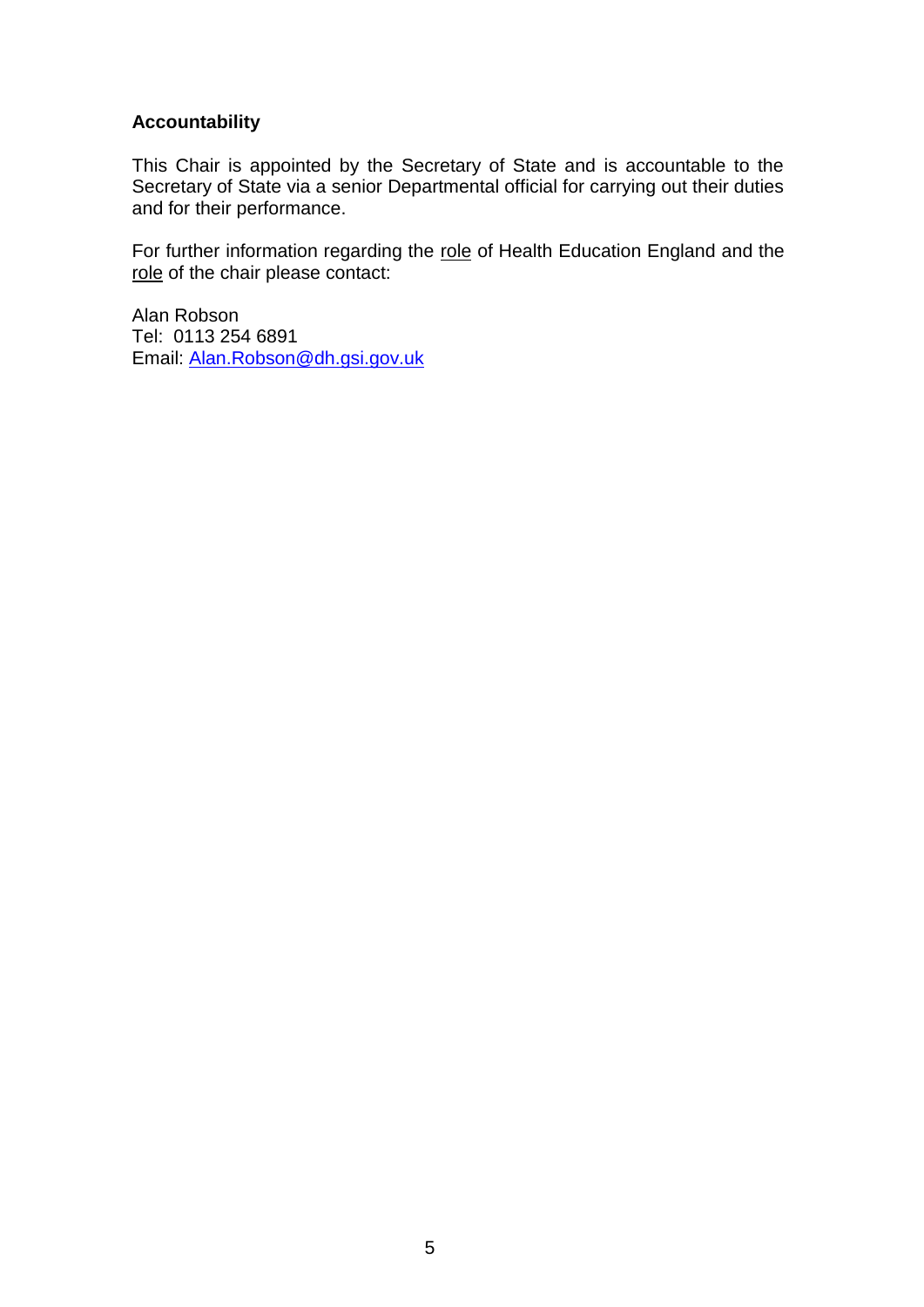# **1.2 Health Education England role and responsibilities**

# **HEE's purpose and functions**

HEE's purpose is to ensure that the health workforce has the right skills, behaviours and training, and is available in the right numbers, to support the delivery of excellent healthcare and health improvement.

It has five key national functions, summarised as follows:

- providing national leadership on planning and developing the healthcare and public health workforce
- authorising and supporting the development of Local Education and Training Boards
- promoting high quality education and training responsive to the changing needs of patients and local communities. This includes responsibility for ensuring the effective delivery of important national functions such as medical trainee recruitment and improving leadership capability
- allocating and accounting for NHS education and training resources and the outcomes achieved
- ensuring the security of supply of the professionally qualified clinical workforce

In December last year, HEE published [Facing the facts, Shaping](https://www.hee.nhs.uk/our-work/planning-commissioning/workforce-strategy) the Future: a [draft health and care workforce strategy for England to 2027](https://www.hee.nhs.uk/our-work/planning-commissioning/workforce-strategy) the first workforce strategy that spans both health and care, building on Government's ambition to have a truly integrated healthcare system. HEE will, on behalf of the national system, publish a final workforce strategy in 2018. HEE has been a key partner in the delivery of the NHS Five Year Forward View and is a member of the cross-system Workforce Steering Group chaired by the Minister of State for Health.

Following the changes to student support for healthcare students in 2017, HEE no longer directly commission a range of non-medical pre-registration training courses. However, HEE continues to provide funding for clinical placements.

HEE's budget for 2018/19 is: £4.3 billion programme funding and £62 million administration. The programme funding includes payments to NHS Trusts for the provision of clinical placements for healthcare students and payments to healthcare students.

HEE has a staff of 2,129 (WTE equivalent). The vast majority of HEE staff work in HEE's local offices working with Local Education and Training Boards (LETBs) and local health systems. The remainder are in HEE national directorates.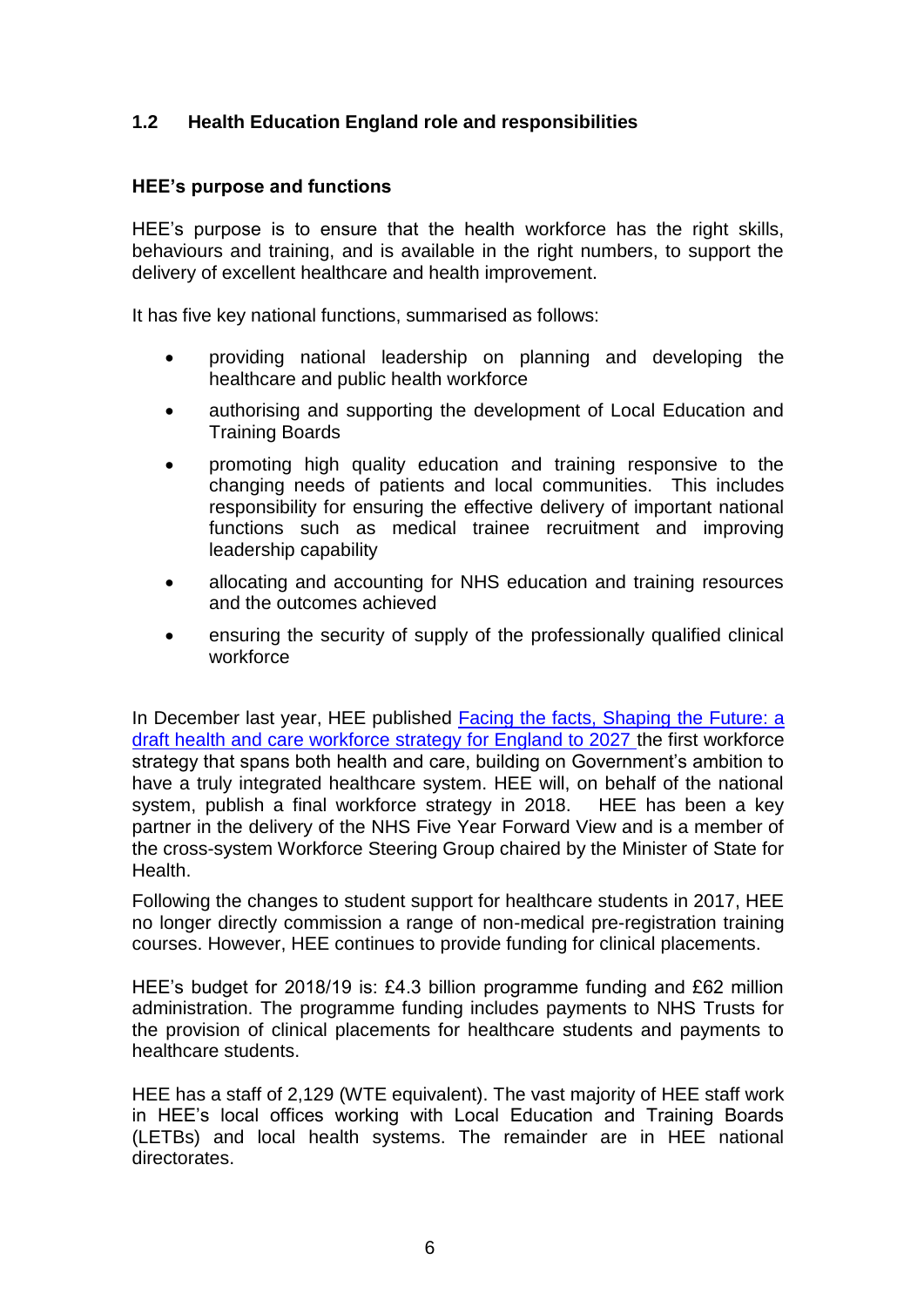# **Legal Status and Governance**

HEE was established as a Special Health Authority on 1 April 2013 and became a non-departmental public body from 1 April 2015 under the provisions of the [Care Act 2014.](http://www.legislation.gov.uk/ukpga/2014/23)

The Care Act 2014 sets out the functions and constitution of Health Education England and those of its Local Education and Training Boards (LETBs) in Part 3 Chapter 1 and Schedules 5 and 6.

HEE's system of governance is based on the standard element of a statutory integrated board with a single Accounting Officer and national Executive Directors. In addition, four LETBs are constituted as committees of the HEE Board based on regional areas with 34 Local Workforce Advisory Boards (LWABs) mapped to the footprint of Sustainability and Transformation Plans (STPs).

# **Chair and Board**

The current Chair is Sir Keith Pearson JP DL. He was appointed in 2012 and his term of office ends in 2018.

Regulations specify the number of NEDs that HEE and its LETBs must have, including how many must have clinical expertise. Additionally HEE has appointed an Associate NED to provide expert knowledge of equality and diversity issues in the NHS. The new Chair will play a leading role in recruiting to the NED positions that will become vacant in 2019.

### **Role of Department of Health and Social Care**

The Secretary of State remains responsible for ensuring that there is an appropriate education and training system. HEE's NEDs are accountable to the Chair of HEE who is accountable to the Secretary of State for Health and Social Care and subsequently Parliament for the delivery of HEE's objectives, outcomes and expenditure. HEE reports annually to the Secretary of State and Parliament on its performance in the delivery of its functions.

The Department of Health and Social Care has a role in sponsoring and supporting HEE. HEE's objectives are set on an annual basis in the Mandate. A published framework agreement sets out HEE's relationship with the Department, and there are quarterly reviews of how HEE has performed. The Chair is required to provide annual and financial reports to be laid before Parliament.

The Mandate for 2018/19 is currently being finalised and is expected to be published, subject to cross Government clearance, before summer recess. The Framework Agreement has been refreshed for 2018 - 2021 and will be published alongside the mandate.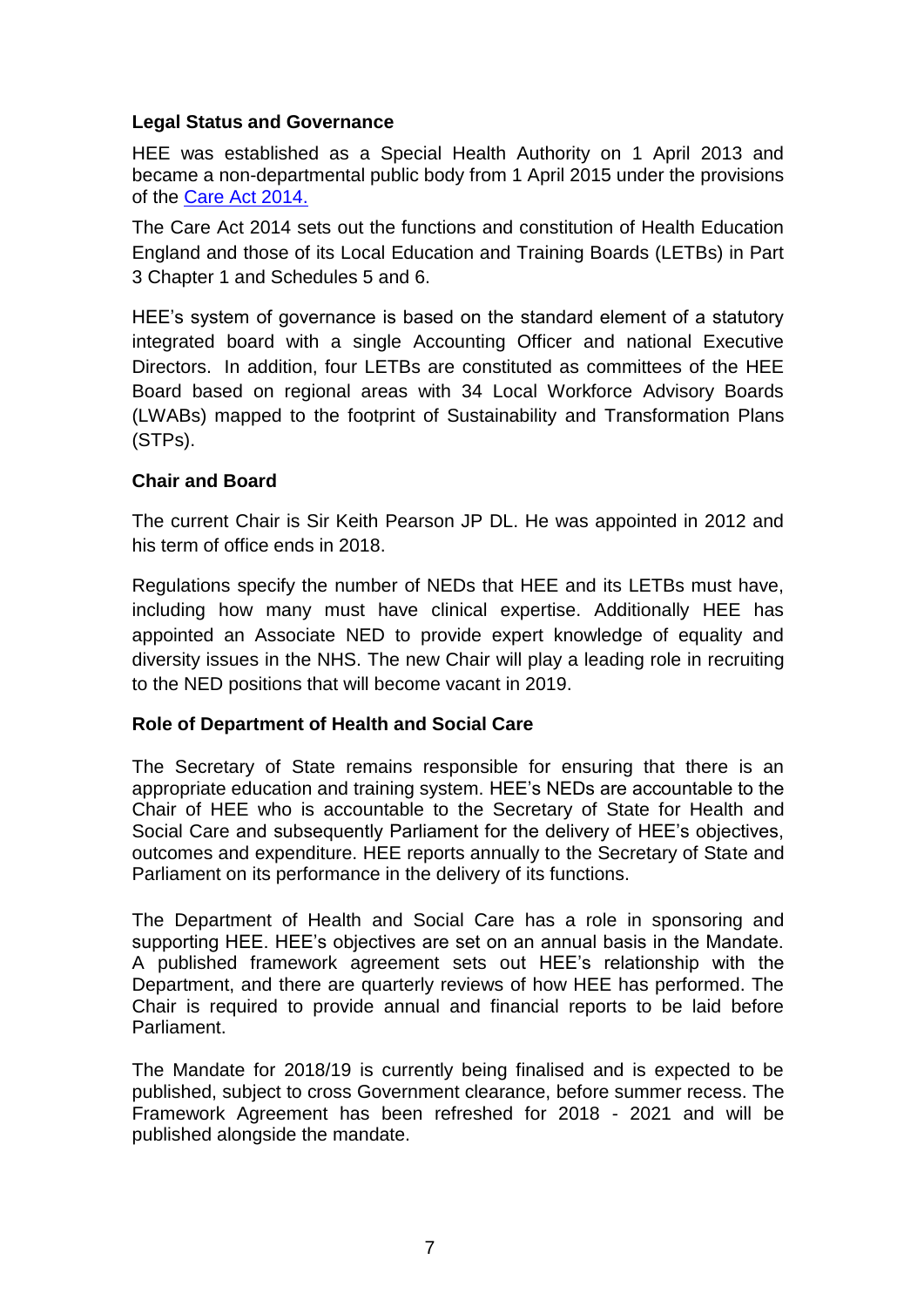# **Section 2: How to Apply**

# **2.1 Making an application**

Thank you for your interest in the appointment of the Chair to Health Education England.

To make an application please email your CV, a supporting letter and completed monitoring forms to:

[appointments.team@dh.gsi.gov.uk](mailto:appointments.team@dh.gsi.gov.uk) – please quote ref: E17-44 in the subject field.

If you are unable to apply by email you may send your application by post to:

Julia Peters Department of Health and Social Care, Room 1N09, Quarry House, Quarry Hill, Leeds, LS2 7UE

Applications must be received by **midday on 28th August 2018.**

In making an application please note the following:

### **Supporting letter**

The supporting letter is your opportunity to demonstrate how you meet each of the criteria set out in the person specification. It will benefit the Advisory Assessment Panel if you can be clear which particular evidence you provide relates to which criteria. Providing separate paragraphs in relation to each criterion is common practice. Please write all acronyms in full first.

Please ensure your full name, the role to which you are applying and the corresponding reference number for the post are clearly noted at the top of your letter.

Please limit your letter to two pages, and type or write clearly in black ink.

### Conflicts of interest

If you have any business or personal interests that might be relevant to the work of Health Education England, and which could lead to a real or perceived conflict of interest if you were to be appointed, please provide details in your supporting letter.

If appointed, you will also be required to declare these interests on appointment and they will be entered into a register which is available to the public.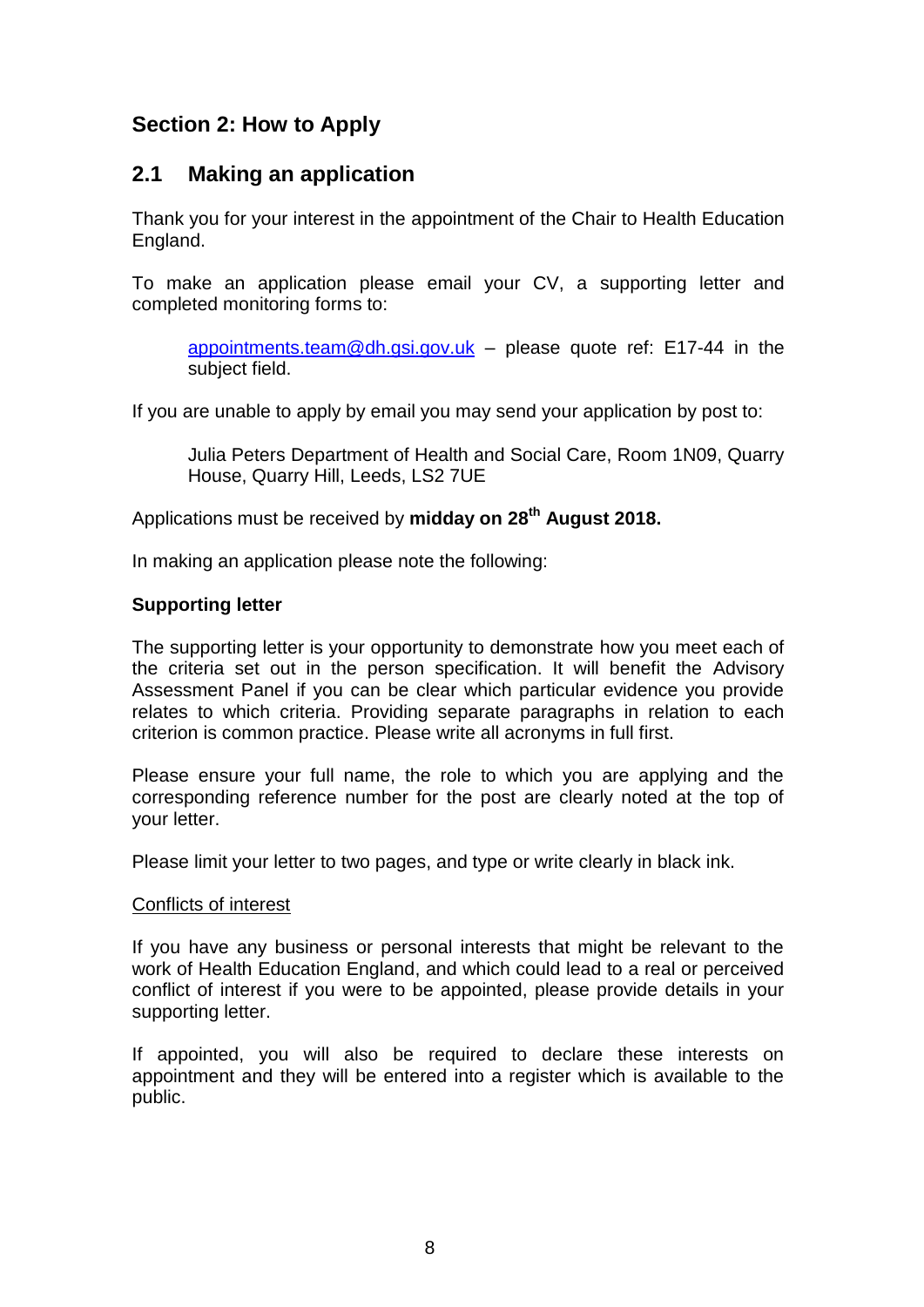# Standards in public life and ensuring public confidence

Given the nature of public appointments, it is important that those appointed as members of public bodies maintain the confidence of the public and Government. If there are any issues in your personal or professional history that could, if you were appointed, be misconstrued, cause embarrassment to Ministers or Health Education England or cause public confidence in the appointment to be jeopardised, it is important that you bring them to the attention of the Assessment Panel and provide details of the issue/s in your supporting letter. In considering whether you wish to declare any issues, you should also reflect on any public statements you have made, including through social media.

The panel may explore any issues you declare with you before they make a recommendation on the appointment.

Failure to disclose such information could result in an appointment being terminated, as those who hold public appointments are expected to demonstrate the highest standards of corporate and personal conduct, and are required to subscribe to the *Code of Conduct for Board Members of Public Bodies,* as part of agreeing to the terms and conditions of appointment. You can access this document at:

[https://www.gov.uk/government/publications/board-members-of-public-bodies](https://www.gov.uk/government/publications/board-members-of-public-bodies-code-of-conduct)[code-of-conduct'](https://www.gov.uk/government/publications/board-members-of-public-bodies-code-of-conduct)

There are also circumstances in which individuals may not be considered for appointment, due to them not meeting certain eligibility criteria for appointment. For further information, please refer to Section 2.3: Disqualification from Appointment.

# **CV**

Please ensure your CV includes:

- Your full name, title, home address, personal contact telephone numbers (land line and mobile) and personal email address
- Similar contact details for two referees who will support your application. One referee should be the person to whom you are/were accountable in your current/most recent appointment or position of employment. Please indicate the relationship of each referee to you. References will be requested for short-listed candidates prior to interview
- Brief details of your current or most recent post and the dates you occupied this role. Please identify any past or present Ministerial appointments.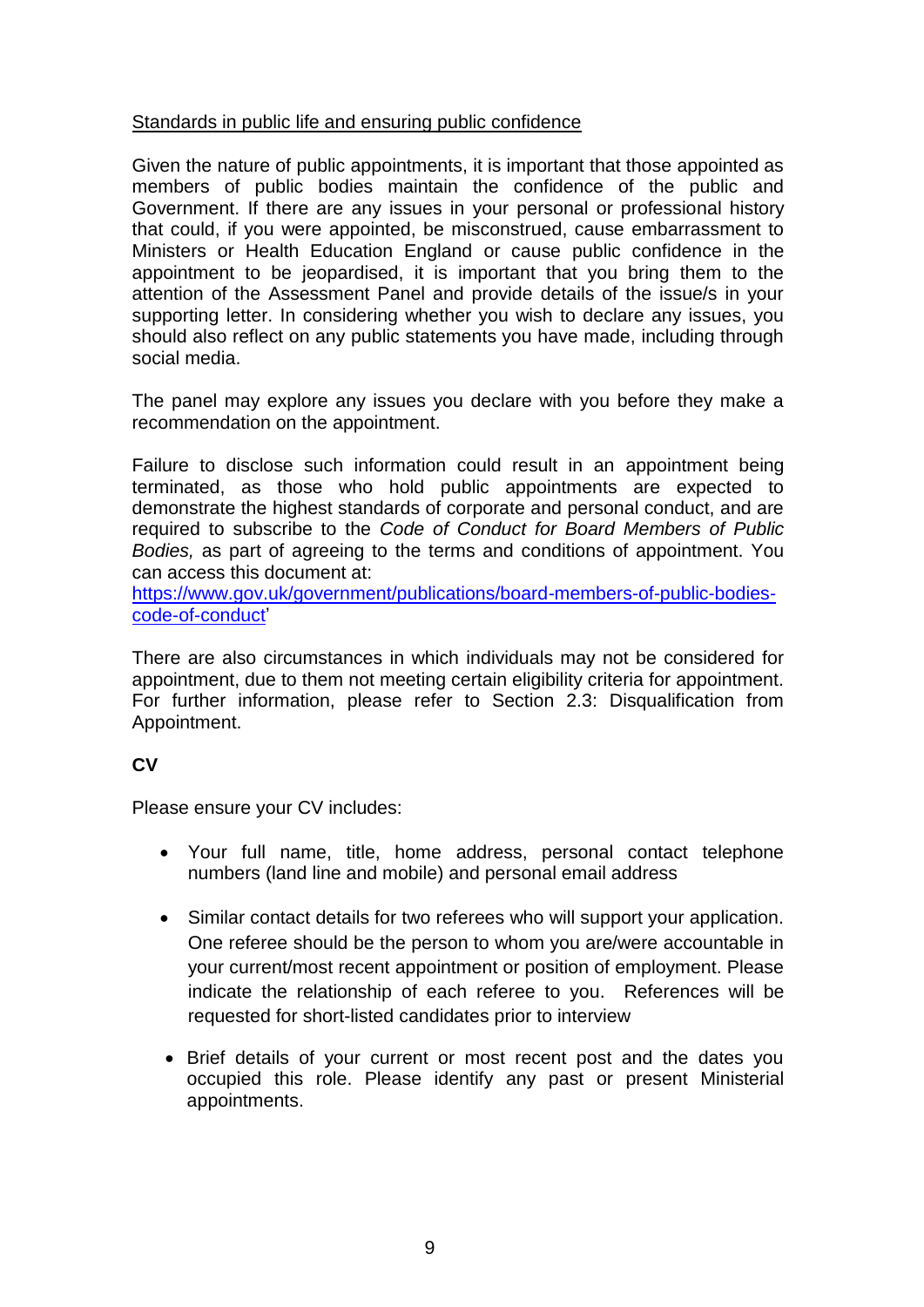# **Monitoring form**

Please complete the monitoring form. Diversity monitoring information will not be seen by the Advisory Assessment Panel assessing your application.

If you are appointed to this role, please note that any political activity you declare will be published in accordance with the Governance Code on Public Appointments.

#### **Guaranteed Interview Scheme**

The Department of Health and Social Care operates a Guaranteed Interview Scheme (GIS) for disabled people. The Equality Act 2010 defines a person as disabled if they have a physical or mental impairment and the impairment has a substantial and long term adverse effect on their ability to carry out normal day to day activities. Under the GIS a disabled candidate will be selected for interview if they meet the **essential criteria** for the post.

If you wish to apply under the GIS please complete the GIS form and return it with your application.

All applications will be acknowledged by email after the closing date.

#### **Contacts**:

For further information regarding the selection process, please contact:

Julia Peters Public Appointments & Honours Team Tel: 0113 254 5350 Email: [Julia.Peters@dh.gsi.gov.uk](mailto:Julia.Peters@dh.gsi.gov.uk)

For further information regarding the role of Health Education England and the role of the chair please contact:

Alan Robson Tel: 0113 254 6891 Email: [Alan.Robson@dh.gsi.gov.uk](mailto:Alan.Robson@dh.gsi.gov.uk)

Please quote reference **E17-44** on all correspondence.

If you choose to apply, we would like to thank you in advance for your time and effort in making an application.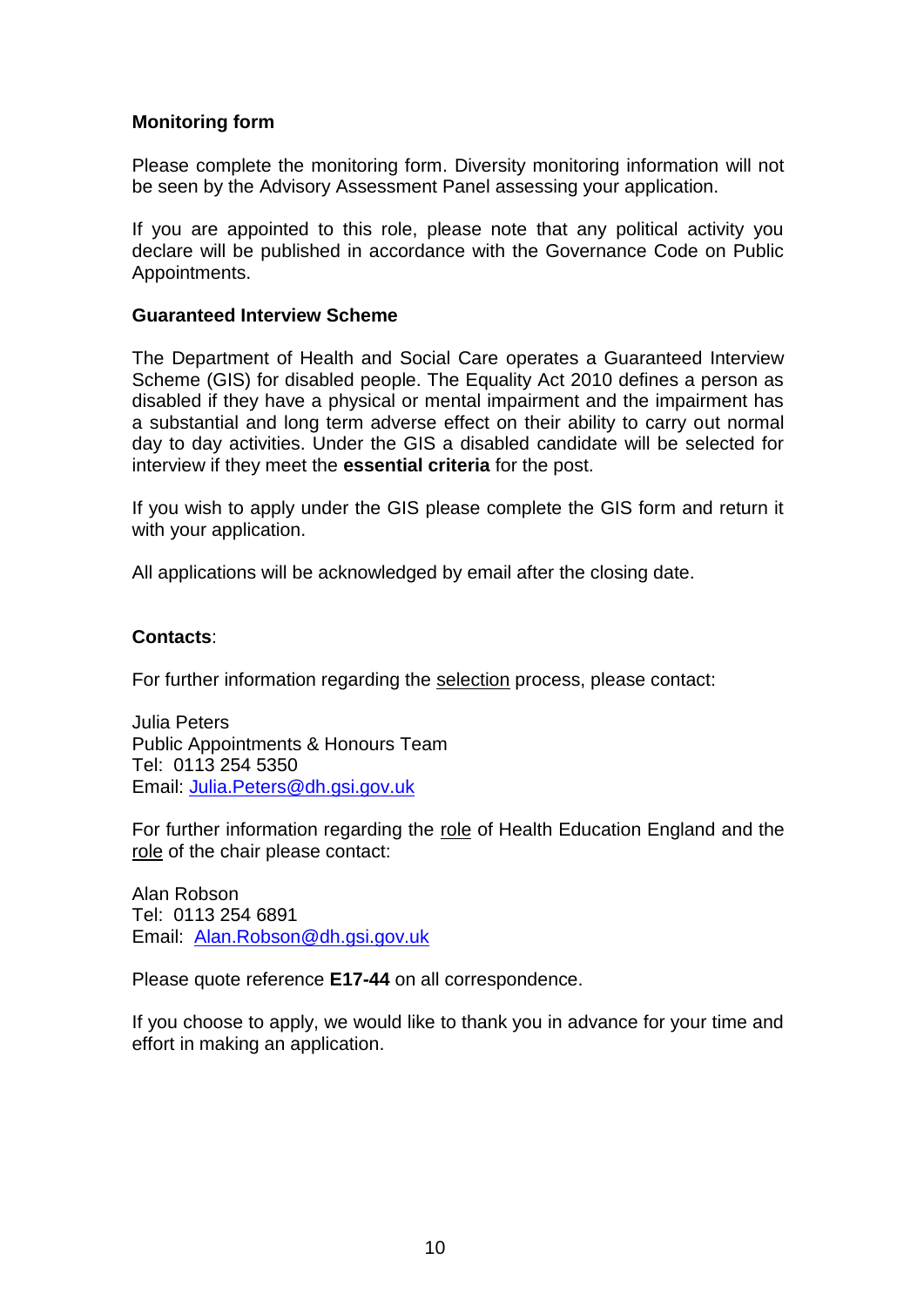# **2.2 The Selection Process**

The Appointments and Honours Team will deal with your application as quickly as possible and will advise you of the likely timetable at each stage.

Timetable:

- 
- Shortlisting complete: mid-September 2018
- 

• Closing date: Midday on 28<sup>th</sup> August 2018  $\bullet$  Interviews held:  $28<sup>th</sup>$  September 2018

The selection panel will be:

- Lee McDonough, Director General Acute Care and Workforce, Department of Health and Social Care – panel chair
- Richard Douglas, Non-Executive Director of NHS Improvement panel member
- Libby Watkins as the Independent Panel Member

The Independent Panel member is independent of both the Department of Health and Social Care and Health Education England.

The Governance Code on Public Appointments requires all Advisory Assessment Panel members to declare any political activity within the last five years.

All panel members have declared that they have not taken part in any political activity within the last five years.

After the closing date for applications:

- The Department of Health and Social Care may commission a preassessment of candidate applications which would then be provided to the Panel for consideration and to inform the shortlisting process. By submitting an application you are agreeing to your application being shared with another party for the purpose of pre-assessment. The preassessor and the panel are reliant on the information you provide in your CV and supporting letter to assess whether you have the skills and experience required. Please ensure that you provide evidence to support how you meet all of the essential criteria. It is the responsibility of the panel to determine who it believes best meet the criteria for the role, and who will be invited to interview
- $\bullet$  The interviews will be held on 28<sup>th</sup> September 2018
- The Advisory Assessment Panel will select for interview only the strongest applicants who it feels have demonstrated that they best meet the criteria set out in the person specification. However, if you have applied under the GIS and you meet all of the essential criteria, then you will also be invited for interview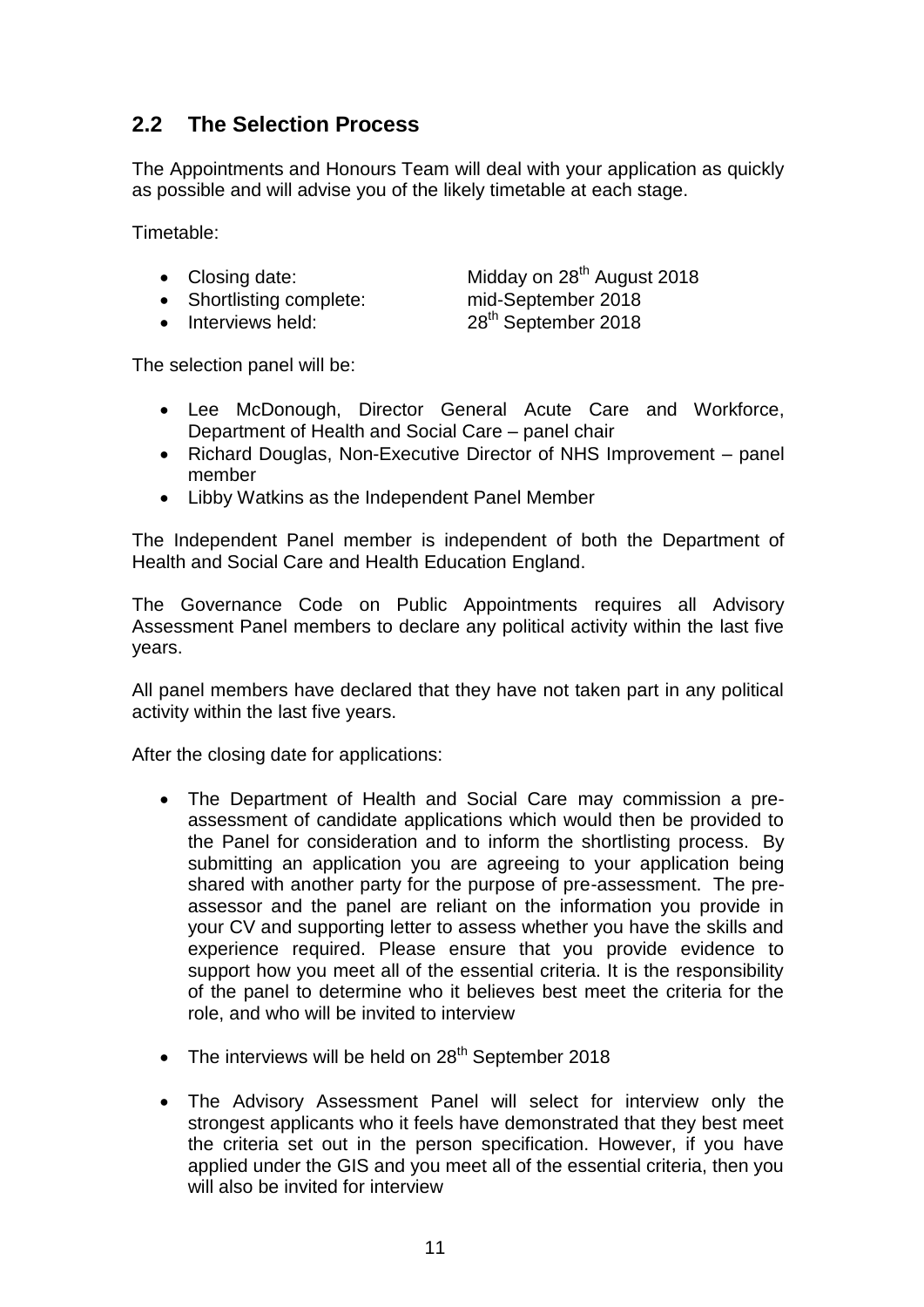- If you are invited to interview and if you are unable to attend on the set date then an alternative date can only be offered at the discretion of the Advisory Assessment Panel
- The Appointments Team will email to let you know whether or not you have been invited to be interviewed. It is our intention that interviews will take place in a central London location
- If invited to interview, the Advisory Assessment Panel may invite you to make a brief presentation at the start of the interview and will go on to question you about your skills and experience, including asking specific questions to assess whether you meet the criteria set out for the post
- The Advisory Assessment Panel will also explore with candidates any potential conflicts of interest or any other issues arising from candidate's personal and professional history which may impact on an appointment decision (see section 2.1 for further details).
- Candidates who the panel believe are 'appointable', will be recommended to Ministers who will make the final decision. Ministers may choose to meet with shortlisted candidates, before or after interview, before making a decision. Candidates should therefore be prepared for a short time gap between interview and a final appointment decision being made. Candidates who have been interviewed will be kept informed of progress.
- If you are successful, you will receive a letter from Ministers appointing you as the Chair of Health Education England, which will confirm the terms on which the appointment is offered
- If you are unsuccessful at interview, you will be notified by the Appointments Team. We appreciate it takes a lot of time and effort to apply for roles and that feedback is a valuable part of the process. As a result, the letter will provide the details of who you may approach for feedback on your interview and application, if you so wish
- For further information on how we will manage the personal information that you have provided to us through your application, see **Section 2.4**

### **Queries**

For queries about your application, please contact Julia Peters on 0113 2545350.

### **Standards in public life**

You will be expected to demonstrate high standards of corporate and personal conduct. All successful candidates will be asked to subscribe to the *Code of Conduct for Board Members of Public Bodies,* you can access this document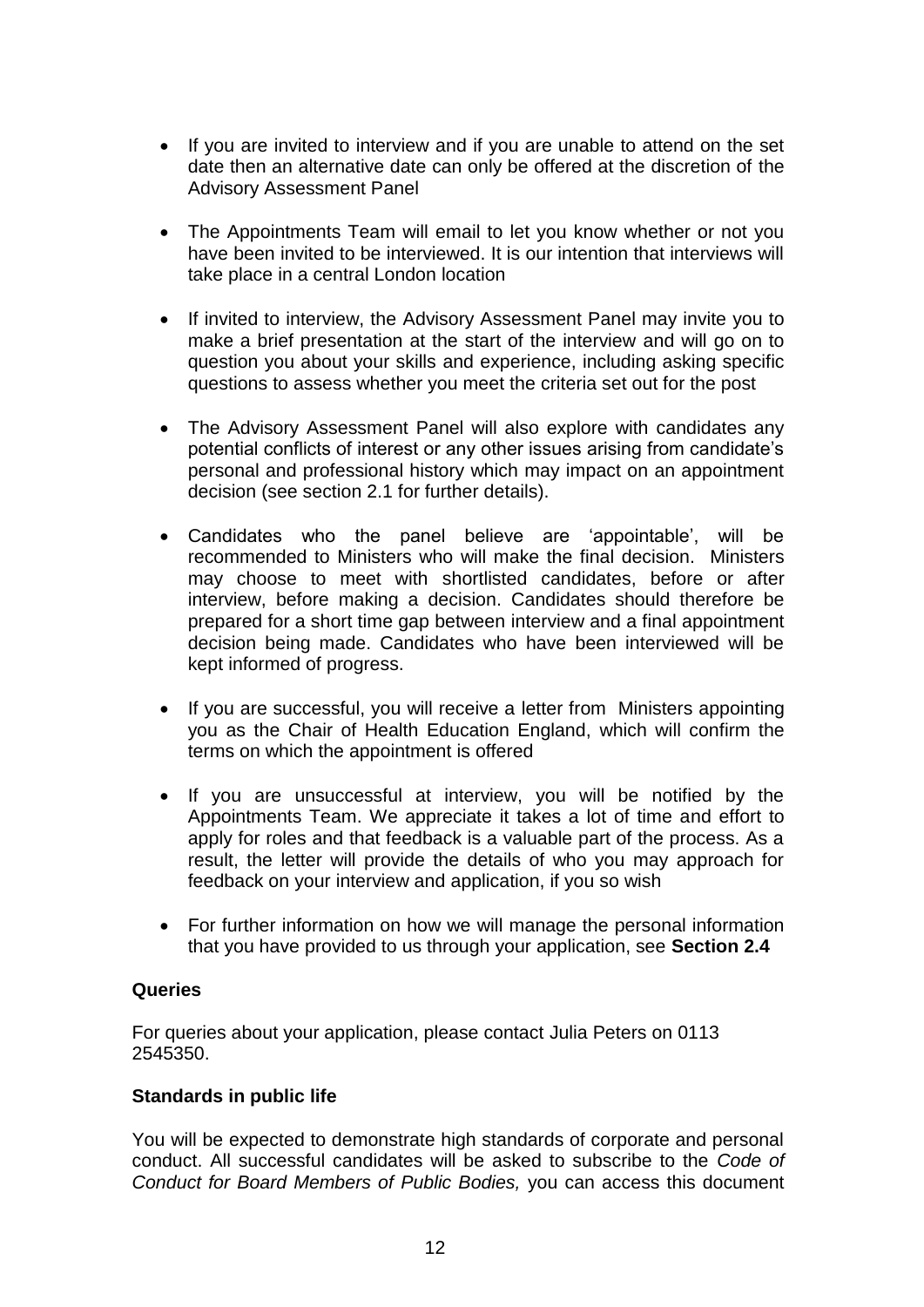at: [https://www.gov.uk/government/publications/board-members-of-public](https://www.gov.uk/government/publications/board-members-of-public-bodies-code-of-conduct)[bodies-code-of-conduct](https://www.gov.uk/government/publications/board-members-of-public-bodies-code-of-conduct)

# **Diversity and equality of opportunity**

The Department of Health and Social Care values and promotes diversity and encourage applications from all sections of the community.

### **Governance Code on Public Appointments**

The Governance Code on Public Appointments, published by the Cabinet Office, sets out the principles that should underpin all public appointments. The Governance Code can be found at: [https://www.gov.uk/government/publications/governance-code-for-public](https://www.gov.uk/government/publications/governance-code-for-public-appointments)[appointments.](https://www.gov.uk/government/publications/governance-code-for-public-appointments)

### **The Commissioner for Public Appointments**

The regulation of public appointments against the requirements of the Governance Code is carried out by the Commissioner for Public Appointments. The Commissioner provides independent assurance that public appointments are made in accordance with the principles set out in the Code. The Commissioner is appointed by the Queen and is independent of the Government and the Civil Service. Further about the role of the Commissioner is available from: [http://publicappointmentscommissioner.independent.gov.uk](http://publicappointmentscommissioner.independent.gov.uk/) 

### **If you are not completely satisfied**

The Department of Health and Social Care will aim to process all applications as quickly as possible and to treat all applicants with courtesy. If you have any complaints about the way your application has been handled, please contact Charlotte Firth in the Department of Health and Social Care by emailing [charlotte.firth@dh.gsi.gov.uk](mailto:charlotte.firth@dh.gsi.gov.uk)

If after receiving a comprehensive response from the Department you are still concerned, you can write to the Commissioner for Public Appointments. Please contact:

The Commissioner for Public Appointments 1 Horse Guards Road London SW1A 2HQ

Tel: 0207 271 8938 Email: [publicappointments@csc.gsi.gov.uk](mailto:publicappointments@csc.gsi.gov.uk)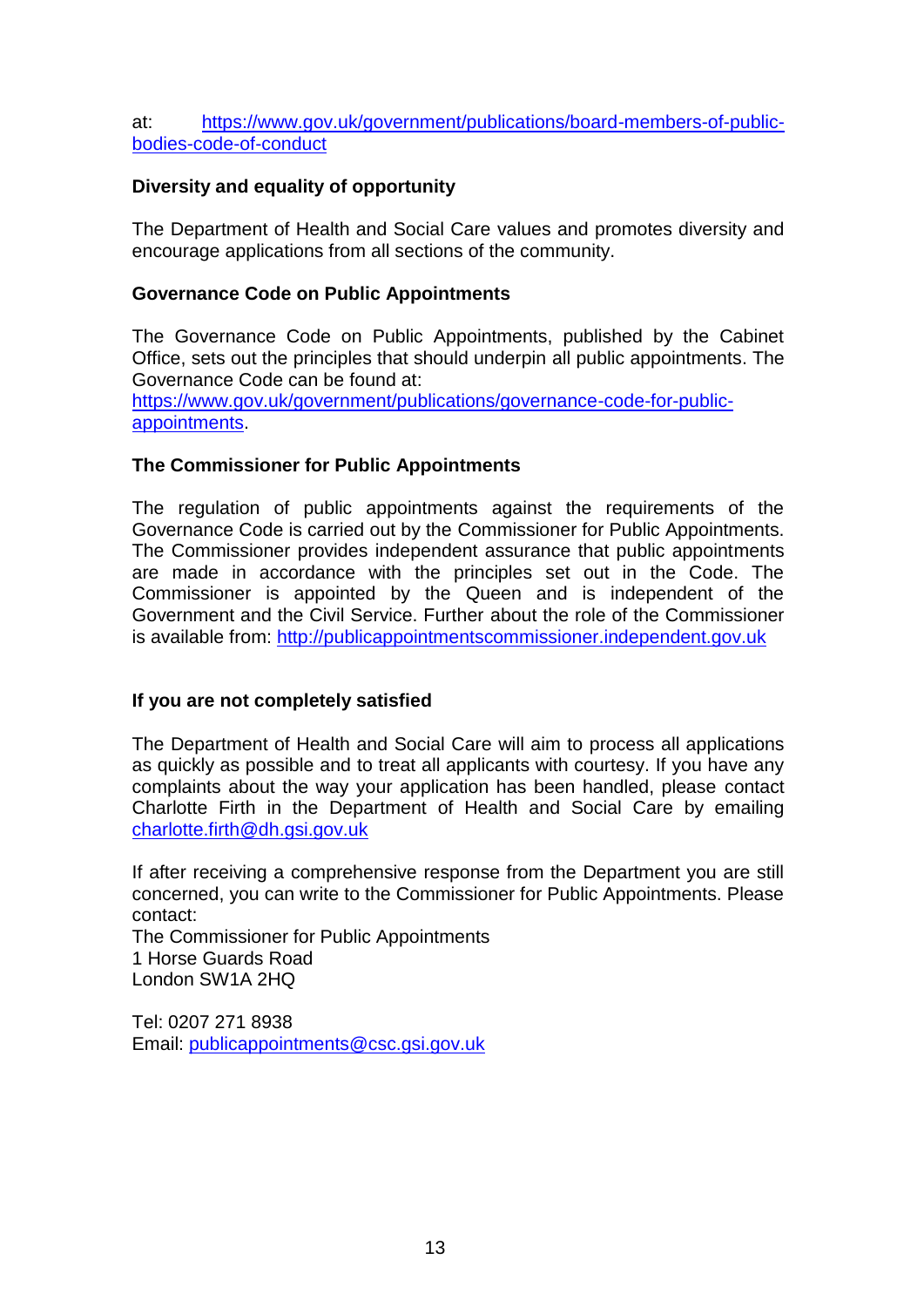# **2.3 Eligibility Criteria**

### **Eligibility criteria**

There are circumstances in which an individual may not be considered for appointment. They include:

- a) persons who have received a prison sentence or suspended sentence of 3 months or more in the last 5 years
- b) persons who are the subject of a bankruptcy restrictions order or interim order, or a debt relief order or interim debt relief order under Schedule 4ZB to the Insolvency Act 1986
- c) persons who have had an earlier term of appointment with a health service body terminated on the grounds
	- i. that it was not conducive to the interests or good management of the body that the person should continue to hold office
	- ii. that the person failed to attend a meeting of the body on three consecutive occasions
	- iii. that the person failed to declare a pecuniary interest or withdraw from consideration of a matter in respect of which the person had a pecuniary interest
	- iv. of misconduct or failure to carry out the person's duties
- d) anyone who is under a disqualification order under the Company Directors Disqualification Act 1986; or
- e) anyone who has been removed from trusteeship of a charity.

Further advice about the eligibility criteria can be provided by contacting Julia Peters on 0113 254 5350.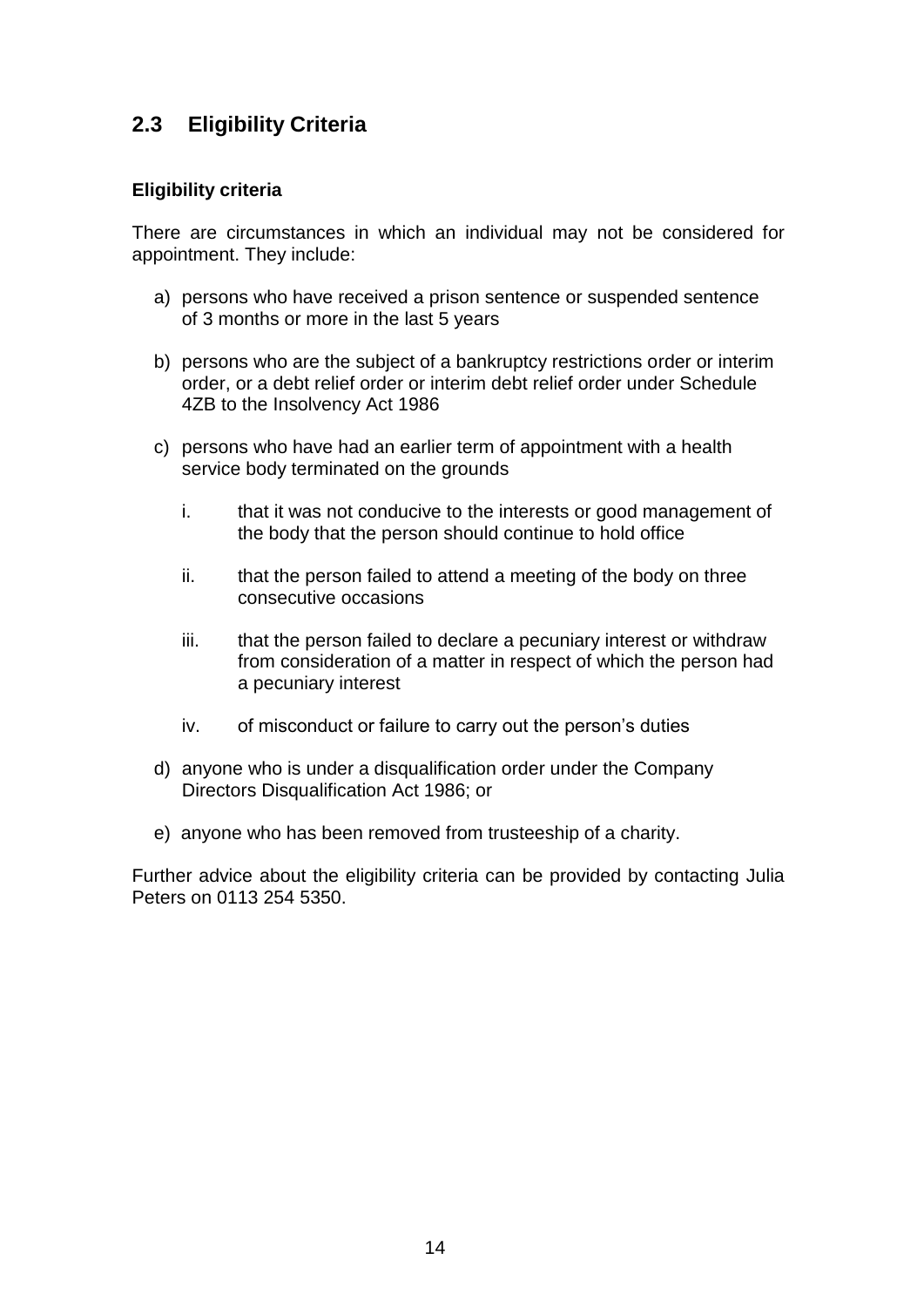# **2.4 How we will manage your personal information**

Your personal information will be held in accordance with the Data Protection Act 1998. You will not receive unsolicited paper or electronic mail as a result of sending the Department of Health and Social Care any personal information. No personal information will be passed on to third parties for commercial purposes.

When we ask you for personal information, we promise we will:

- Only ask for what we need, and not collect too much or irrelevant information
- Ensure you know why we need it
- Protect it and insofar as is possible, make sure nobody has access to it who shouldn't
- Ensure you know what choice you have about giving us information
- Make sure we don't keep it longer than necessary
- Only use your information for the purposes you have authorised

We ask that you:

- Provide us with accurate information
- Inform us as soon as possible of any changes or if you notice mistakes in the information we hold about you

If you apply for a post, we will share some of the information you provide with the members of the selection panel for the post to which you are applying, so that your CV and supporting letter can be assessed.

The diversity monitoring information you provide will not be used in the selection process and will therefore not be shared with the Advisory Assessment Panel assessing your application at any stage. However, panels may review the political activity response at the interview stage. This in no way acts as a bar to appointment. Further information on this is provided in the attached Monitoring form.

The Commissioner for Public Appointments regulates and monitors appointments to public bodies to ensure procedures are fair. The Department of Health and Social Care is required by the Commissioner for Public Appointments to retain information about the people who apply for public appointments within his remit, and make this information available to him for audit purposes, if requested to do so. Information you provide in your application may therefore be made available to the Commissioner for Public Appointments and the Commissioner's auditors on a confidential basis in order